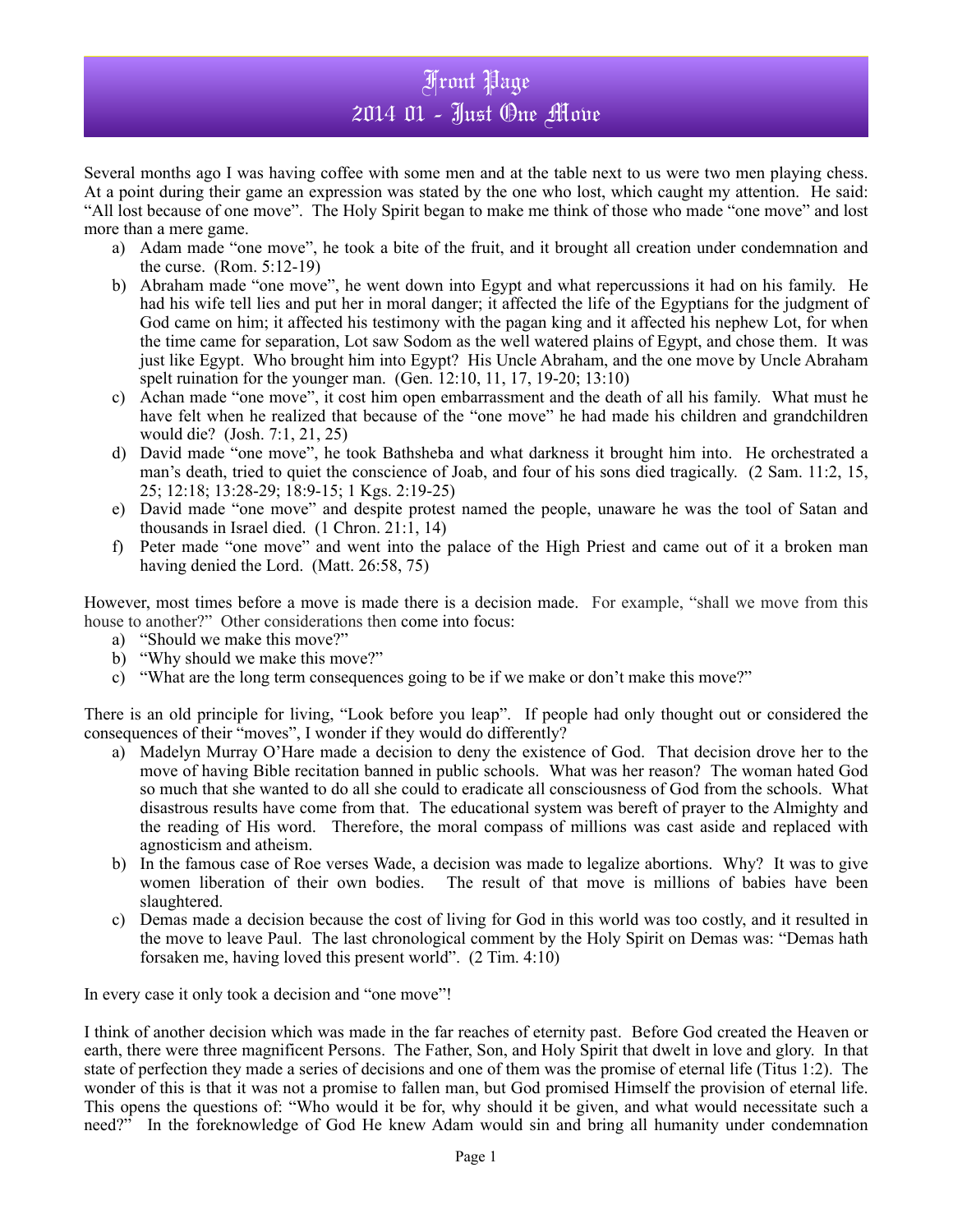## Front Page 2014 01 - Just One Move

(Rom. 5:12-19). However, in the richness of His love, mercy, and grace, divine persons made a way whereby their "banished be not expelled from Him" (2 Sam. 14:14) forever. It was a plan of unimaginable magnitude, fraught with difficulties and satanic opposition. For this plan to succeed the Son would become a human being. He would live in a hostile environment and ultimately go to the cross of Calvary, or the Holy Spirit's gracious convicting being suppressed?

- a) The first major move was: "When the fulness of the time was come" (Gal. 4:4); the Son came into this world  $(1 \text{ Jn. } 4:9)$  sent by the Father  $(1 \text{ Jn. } 4:14)$ ; not as a theophany but as a real human being, being made in the likeness of men (Phil. 2:7).
- b) The next major "move" was his unreserved following the will of God, for in Gethsemane He said: "Not my will, but Thine, be done" (Lk. 22:42). That resulted in the humiliation in Pilate's Judgment Hall, mocked by the religious leaders and Herod, and eventually being crucified.
- c) The next major move was when God made to meet upon Him the iniquity of us all on the cross to bear the sins of audacity, arrogance, self will, and blatant rejection of God's overtures of mercy. It would necessitate the God-man, Jesus, experiencing being accursed by God, being chastised, scourged and afflicted by God though He had never rebelled. (Isa. 53:4-6, 8, 12)
- d) The next stupendous "move" was when Christ died (Lk. 23:46). This was not simply the physical death of a man, it was a work of divine power. This was three days later followed by the "move" of God's power when Christ was raised from the dead.
- e) Then another glorious move. Christ ascended on high and sat at the right hand of the majesty on high (Eph. 4:8; Heb. 1:1-3). A matter of days later another "move" was made when the Holy Spirit came (Lk. 24:49), and since then has sought to convict men of their sins and bring them to repentance and reconciliation with God.

Why would God devise such a plan when it meant His beloved Son suffering beyond comprehension. One verse sums it all up:

*"For God so loved the world that He gave His only begotten Son that whosever believeth in Him should not perish but have everlasting life" (Jn. 3:16)*

> **"For God" - the greatest Person "So loved" - the greatest affection "The world" - the greatest scope "That He gave" - the greatest provision "His only begotten Son" - the greatest person**

## **"That whosoever believeth in Him should not perish but have everlasting life" - the greatest promise**

Thank God there has been one move millions have made which has resulted in having eternal life. They made a decision, they contemplated why the "move" should be made", they reviewed the results of accepting the offer of salvation or rejecting it, **BUT** that decision did not save them. They were saved eternally when:

- a) They accepted the finished work of Christ
- b) They accepted Christ as their Saviour and
- c) They transferred their faith from their works to the finished work of Christ.

As we look back at 2013 and review our "moves", some may have been inconsequential but there are others which have brought sorrow and bitter tears to ourselves, or parents, or children, or spouse. We cannot change the "one move" of yesterday, but as we begin 2014 there can be an endeavor to make the moves of this year in fellowship with God. Each of us can think of some good "one moves" to make. Not such things as "lose some weight", "drive more carefully", etc., but "moves" that will result in me being more Christlike.